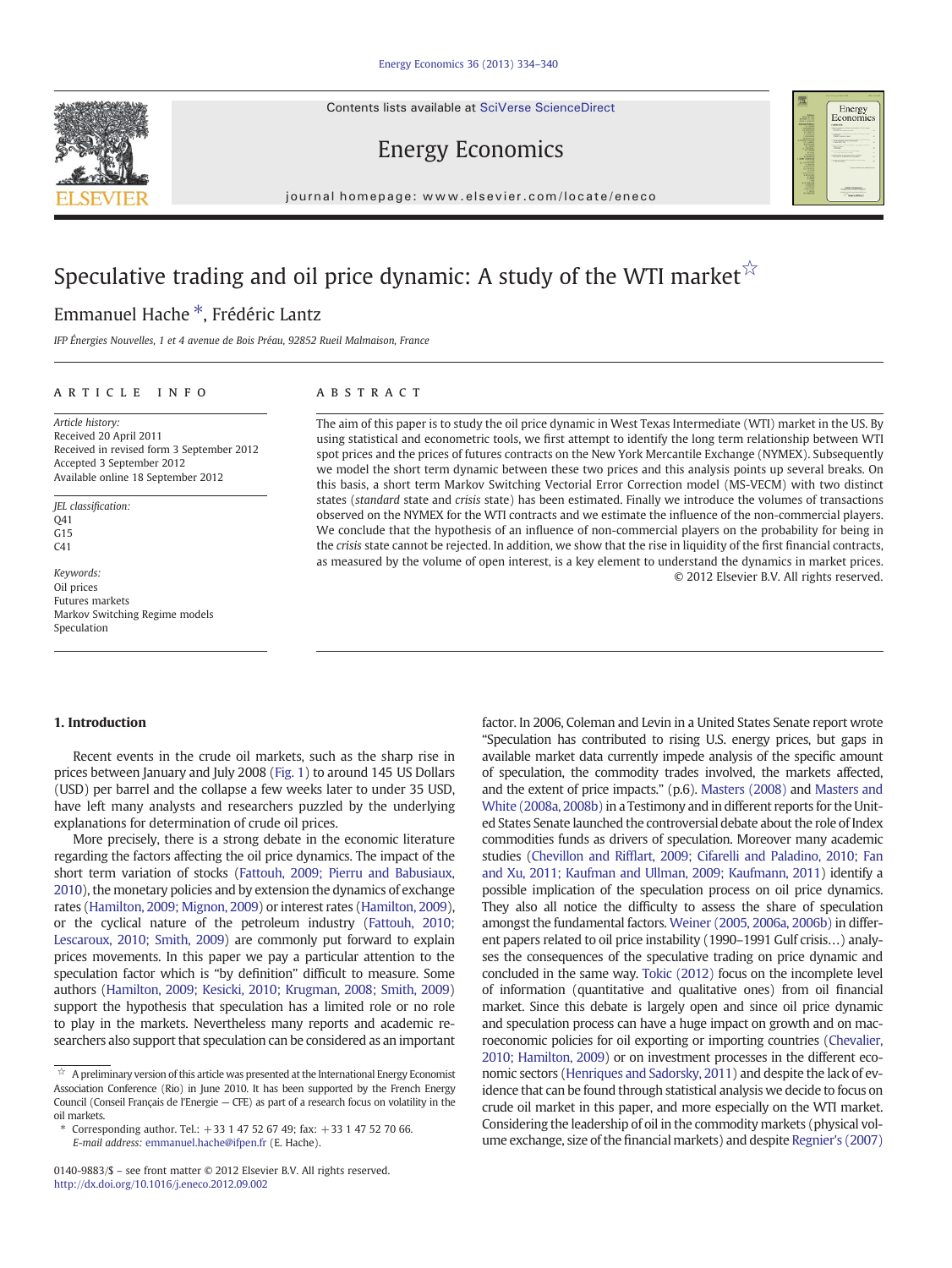<span id="page-1-0"></span>

Fig. 1. Spot price for WTI crude oil (US dollars per barrel, daily data). Source: Energy Information Administration, US Department of Energy.

results on the fact that crude oil market is not significantly more volatile than other commodities over a period of 60 years (1945–2005), we will analyse the interactions that may exist between the physical crude oil price and the level of activity in financial oil markets during the 1993–2011 period and more especially during 2007–2008 "oil bubbling". Our main assumption relates to the fact that speculative trading can help in understanding the oil price dynamic during financial instability and that speculation can exacerbate the dynamic observed in the oil market during tension periods whereas it won't appear as a determinant factor during«normal»or bearish period. This assumption leads us to adopt a specific econometric methodology based on non-linear models, a Markov chain model which allows for changes in the short run dynamic and we estimate a short term Markov Switching Vectorial Error Correction model (MS-VECM) with two distinct states (standard state and crisis state).

In the first section, we briefly define the major changes introduced by the new regulations of the Commodity Futures Trading Commission (CFTC) in 2000 and the consequences in term of transaction volumes. In the second section, we present data and standard tests (unit root and cointegration tests) used to analyse the long term equilibrium between spot and WTI prices. In the third section we present the Markov Switching Vectorial Error Correction (MS‐VEC) methodology and the probit model that will help us to analyse the trader's behaviour on the short run. The main conclusions are summarised in the final section.

## 2. A new deal in the financial markets after 2000

Following the introduction at the end of December 2000 of the law modernising commodity markets, the Commodity Futures Modernisation Act<sup>1</sup>(CFMA), two major changes have been observed. On the one hand, by studying available data from January 1993 to January 2011, we observed a marked rise in transaction volumes for each maturity [\(Fig. 2\)](#page--1-0). Measured in batches of 1000 barrels (a standard financial contract for WTI on the New York Mercantile Exchange (NYMEX)), these transactions have risen, for two-month term contracts, from around 52 000 in 1993 to 136 000 in 2008, i.e. multiplied by a factor of two and a half, with a peak of 165 000 in 2007. $^2$  On the other hand, the share of non-commercial<sup>3</sup> players increased from around 20% before 2001, to over 50% on average since 2006. In addition, their share in the volume of global transactions reached almost 60% at the beginning of the third quarter of 2008, a period during which crude prices reached record levels. According to [Medlock and Jaffe \(2009\),](#page--1-0) during the 1990s we could observe ten active contracts on NYMEX, representing in barrel equivalents  $(1 \text{ contract} = 1000 \text{ barriers})$  over 150 million barrels per day, or more than twice the global demand for crude oil at that time. In recent years, this figure has changed to almost seven, with around 600 million barrels being exchanged through financial contracts. To support this observation we build a ratio comparing the world oil demand and the "virtual" physical oil included in the financial WTI contracts [\(Fig. 3\)](#page--1-0) and we observe a sharp increase for this ratio since 2003. This ratio reached a first peak in 2008 and a second one in 2010. Derivatives are said to facilitate speculation, but it implied economic benefits for the different players in the market.

Thus during the previous two decades and especially in the initial phase of construction of the commodity markets, the main objective

<sup>&</sup>lt;sup>1</sup> For more information, see the CFTC website at [http://www.cftc.gov/lawandregulation/](http://www.cftc.gov/lawandregulation/index.htm) [index.htm.](http://www.cftc.gov/lawandregulation/index.htm)

During the same period of time, consumption of petroleum products only increased by 12% in the United States, and by 20% world-wide.

<sup>&</sup>lt;sup>3</sup> Thanks to the obligatory declarations that must be made by the various traders on NYMEX in order to operate in the financial markets, it is possible to determine the volumes for each trader, and to make so-called "open" positions (open interest) more comprehensible. Until September 2009, the CFTC classified the various parties into three categories of traders (see the breakdown up to 2009 produced by the CFTC at [http://www.cftc.gov/marketreports/](http://www.cftc.gov/marketreports/commitmentsoftraders/cot_about.html#P16_3370) [commitmentsoftraders/cot\\_about.html#P16\\_3370](http://www.cftc.gov/marketreports/commitmentsoftraders/cot_about.html#P16_3370)) so-called "commercial" traders (commercial traders are those who are active in the petroleum supply chain (producers, stockholders and refiners), and who are in the market to achieve arbitrage between a physical position and a financial one. Non- commercial traders act in the market without any physical counterpart for their deals), "non-commercial" traders, and "others", with this last category corresponding to small volumes of transactions which it is impossible to attribute to one or other of the first two.